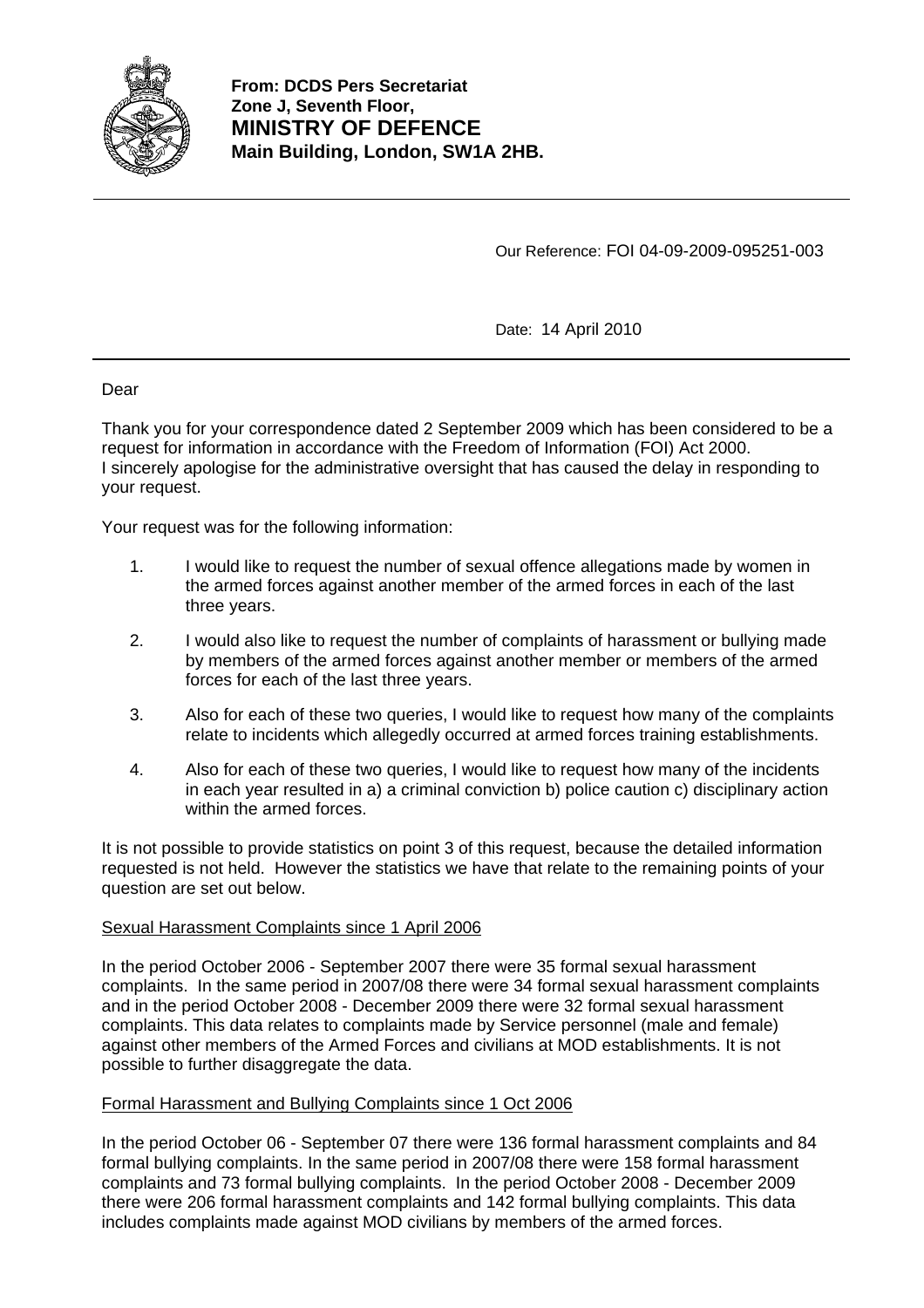# Outcomes of Formal Bullying Complaints since 1 Apr 2008

Information on the number of complaints that result in criminal convictions or police cautions is not held centrally. It is possible, within the FOI cost threshold, to provide information on the number of formal complaints of bullying that have resulted in administrative action against an individual since 01 April 2008. These outcomes are presented in the tables below.

The statistical breakdown of case resolutions does not agree the total of cases because, at any given date of reckoning, a certain number of cases are always ongoing and resolved during a subsequent period. It also follows therefore that the tables show *resolution* of cases in any time period, not cases of *instance of event*. Instance of 'complaint withdrawn' is also not shown. It is MOD convention to not release figures of 5 or lower.

# 01 Apr 08 – 30 Sep 08

| <b>Outcome</b>                          | <b>Total</b>              |
|-----------------------------------------|---------------------------|
| Those that received a follow up report  | $\tilde{\phantom{a}}$     |
| <b>Complaints resolved by Mediation</b> | $\widetilde{\phantom{m}}$ |
| Complaints upheld                       | $\tilde{\phantom{a}}$     |
| Complaints not upheld                   | $\tilde{\phantom{a}}$     |
| Action was an apology                   | $\tilde{\phantom{a}}$     |
| Sent for Equality & Diversity training  | ~                         |
| Given an informal warning               |                           |
| Given a formal warning                  |                           |

#### 01 Oct 08 – 31 Mar 09

| <b>Outcome</b>                          | Total |
|-----------------------------------------|-------|
| Those that received a follow up report  | 16    |
| <b>Complaints resolved by Mediation</b> |       |
| Complaints upheld                       | ิค    |
| Complaints not upheld                   | ~     |
| Action was an apology                   | ~     |
| Sent to be counselled                   |       |
| Sent for Equality & Diversity training  | ~     |
| Given an informal warning               | ~     |
| Removed from appointment                |       |

#### 01 Apr 09 – 31 Dec 09

| <b>Outcome</b>                          | Total |
|-----------------------------------------|-------|
| Those that received a follow up report  |       |
| <b>Complaints resolved by Mediation</b> |       |
| Complaints upheld                       | 9     |
| Complaints not upheld                   | 20    |
| Action was an apology                   | 6     |
| Sent to be counselled                   |       |
| Sent for Equality & Diversity training  |       |
| Given an informal warning               |       |
| Given a formal warning                  |       |
| Dismissed from the Service              |       |

Note:

• ~ represents 5 or less

The Service complaints process came into effect on 1 January 2008. The Service Complaints Commissioner is an important part of this process providing an independent alternative point of contact for Service personnel and others (such as family members or friends) who wish to make